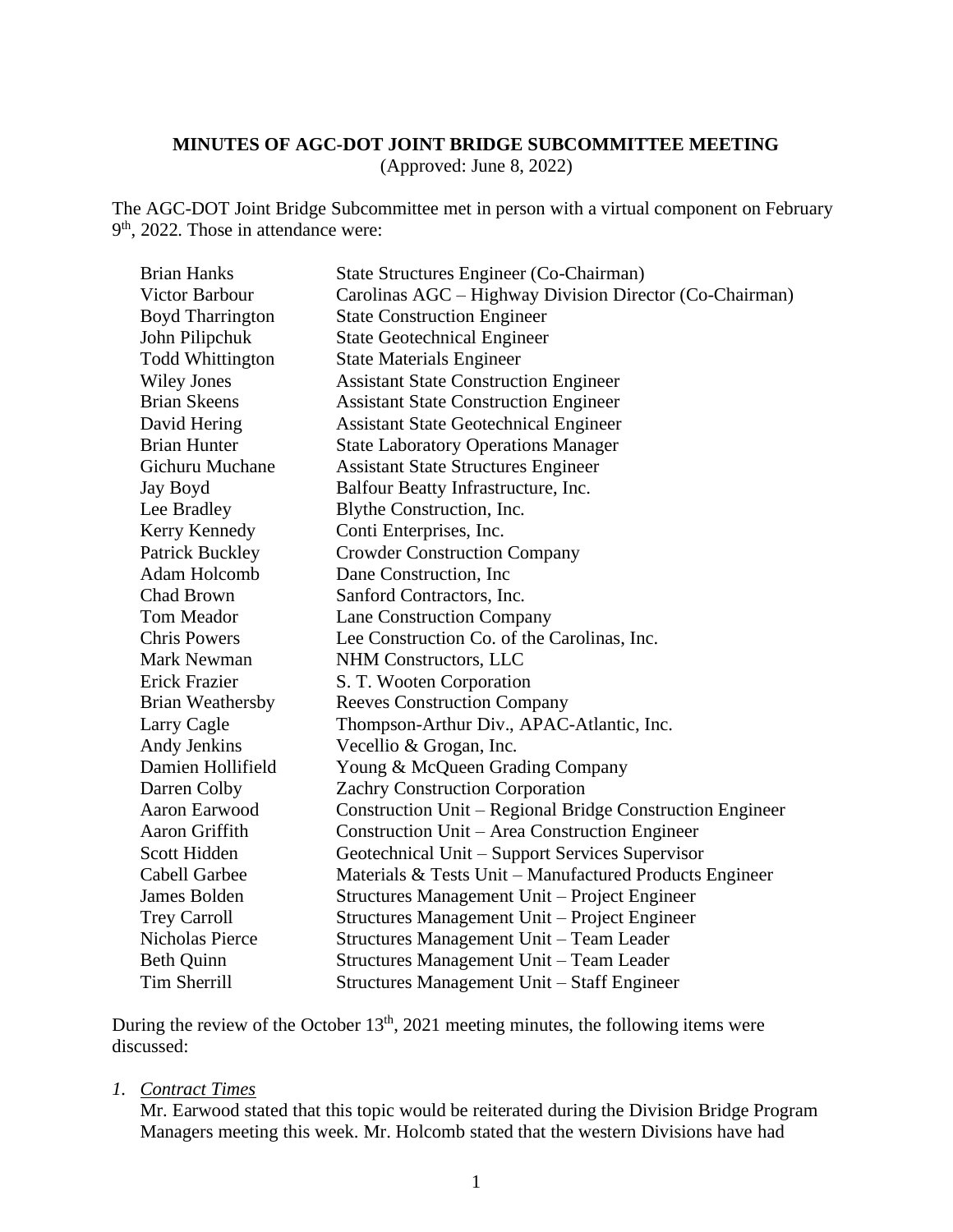reasonable contract times but the start dates have been too soon. He noted preference for floating start dates.

# *2. Asbestos Inspections*

Mr. Earwood stated the Department needs to meet with DHHS to share the information gathered.

# *3. Proving Bearing on Piles*

Mr. Earwood stated that winter training was not held this year, but this topic will be included at later training on a date to be determined.

*4. Rip Rap for Slope Protection with Integral End Bents – Safety Concern with Form Removal and Patching*

Mr. Earwood stated that the Hydraulics, Geotechnical, Structures & Construction TAG did not have an issue with addition of Class B rip rap on top of Class II rip rap. Structures Management will work to implement revisions to the rip rap standard.

*5. Closed End Pipe Piles* 

Mr. Earwood stated that there have not been overrun issues with driving open ended pipe piles. Removing plates will continue to be handled on a case-by-case basis with approval from the Geotechnical Unit until a policy is adopted. Mr. Boyd noted that the pay item for the plate is typically incidental to the pipe pile but should be separate for ease in crediting when the plate may be omitted.

# *6. Steel Price Index*

Mr. Earwood stated that the workgroup has developed a draft provision, which has been shared with Mr. Barbour and needs to be discussed with the FHWA. The draft provision is quite complicated with various steel categories, means for establishing a cost basis, methods for price adjustments, and allows Contractors to opt-in or opt-out for each pay item included in the steel price index. The workgroup is working to simplify the index process and training would be offered once finalized.

*7. Safety Concern with Rebar Opening in Top Mat of Steel – Primarily for Culverts and Footings*

Structures Management will work to address this with a plan note.

- *8. Continuous Flight Auger (CFA) Piles for Sounds Barrier Walls*  The draft standard, project special provision and design manual updates are under internal review.
- *9. Pipe Pile Patching*

This topic was covered in the November 2021 Structures Bulletin. The Construction Manual will be updated to reflect this change.

# *10. Repair Material During Disasters – Inventory*

The Construction Unit will develop standardized forms to track available inventory for use during disaster recovery prior to storm arrival.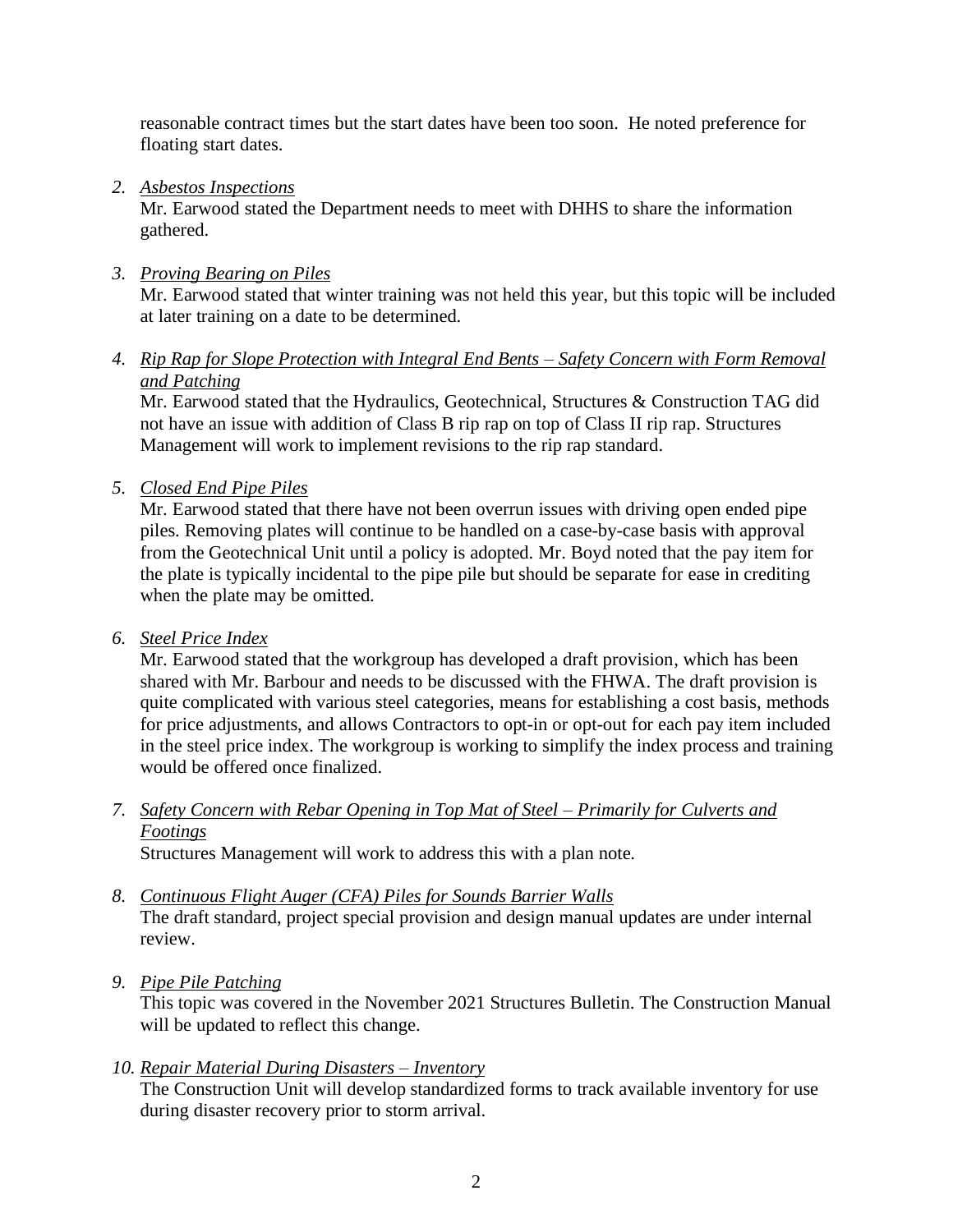# *11. FIBs*

Mr. Hanks announced that the FIB standards are still under internal review. Due to issues with girder transport, Structures Management issued a moratorium on 78" FIB girders and larger. Structures Management is working on a policy in this regard.

The minutes of the October  $13<sup>th</sup>$ , 2021, meeting were approved.

The following items of new business were discussed:

*1. Bridge Preservation and Federal Bridge Program Update – Approach to use Funds* Mr. Hanks stated that approximately 800 projects in the 5-year Bridge Program have been restarted. This consists of 200 centrally let and 600 Division let projects. North Carolina anticipates receiving approximately \$92 million for each of the next 5 years from the Infrastructure Investment and Jobs Act (IIJA). The funding will provide approximately \$78 million for on-system projects and \$14 million for off-system projects. Mr. Hanks stated that the Department is determining how to distribute the funding. Mr. Barbour clarified that the IIJA money is new money in addition to the existing funding.

### **Action Item: None**

*2. Bridge Rail Type Requirements and Selection* 

Mr. Barbour inquired about bridge rail type requirements and selection; specifically, when and where the Two Bar Metal Rail (2BMR) and the F-Shape Concrete Barrier Rail are used. Mr. Hanks stated that the Two Bar Metal Rail is generally used on multi-modal facilities with bike routes. He noted some projects require the 2BMR for aesthetics or the location is considered a historic site. Mr. Hanks stated that the MASH crash testing of the Two Bar Metal Rail showed that although it passed MASH TL-3, there is potentially greater occupant risk due to the rail parapet profile. He added the F-Shape Concrete Barrier Rail is preferred on high-speed facilities because of the rail's vehicle redirecting features, which mitigates occupant risk. Mr. Frazier asked what dictated use of the Oregon Rail. Mr. Hanks replied that it is either hydraulics, when water needs to flow through, or aesthetics. Mr. Frazier stated that the anchors for the Oregon Rail that are fabricated into the box beams and cored slabs makes rail construction challenging. Dr. Muchane added that Vertical Concrete Barrier Rail was developed to provide the option to manually form the rail in rural areas where scheduling a slip-form subcontractor isn't always practical.

### **Action Item: None**

# *3. Material Delivery and Lead Times*

Mr. Cagle stated that material availability and lead times continue to be an issue. In addition, with many projects seeing multiple bidders, if the lettings increase, the delivery delays could increase. Precasters are having issues with labor availability, material deliveries, etc. and can only produce based on what they are allocated. Mr. Garbee noted that no plants have closed.

**Action Item: None**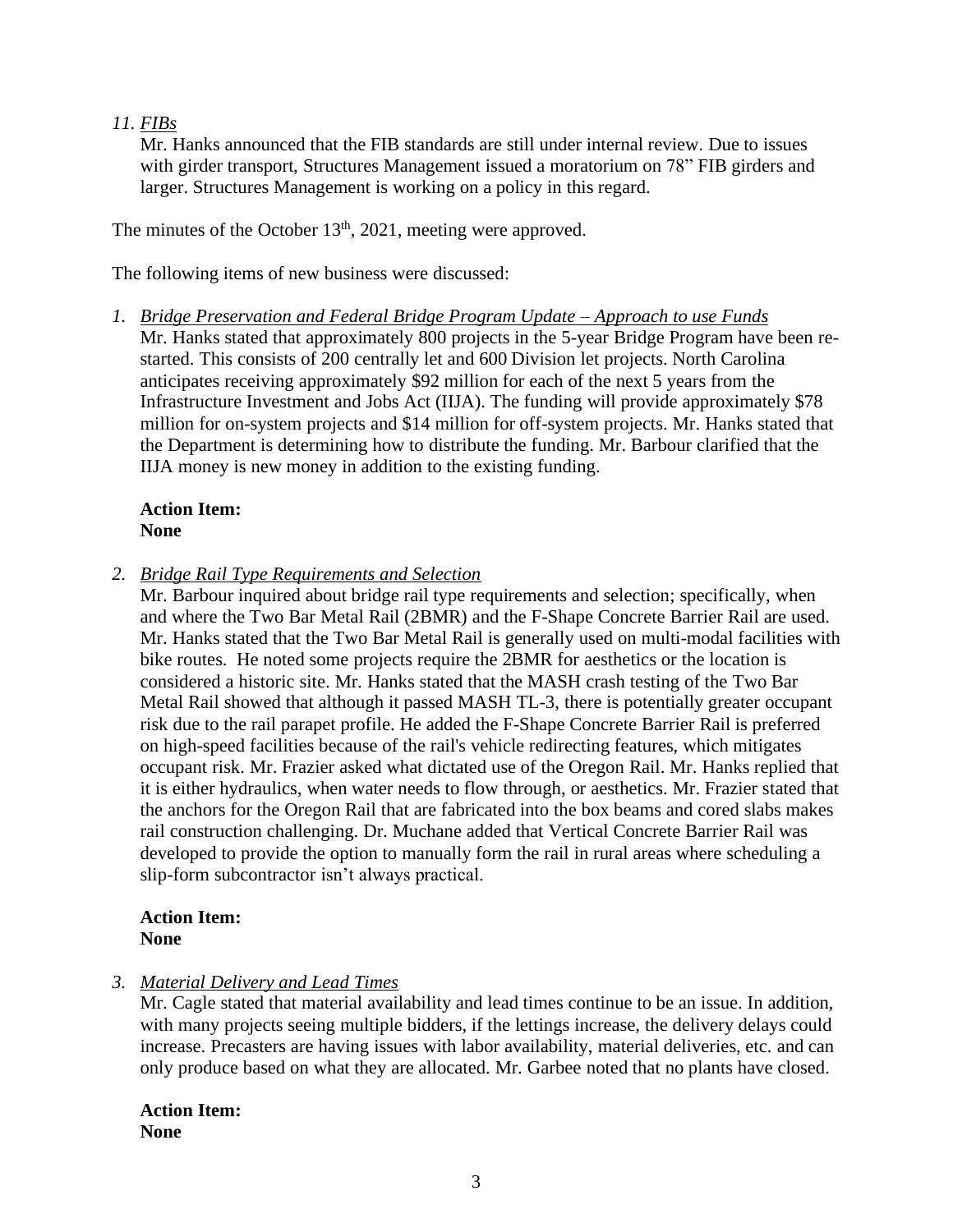## *4. Tight Reinforcing in End Bent Diaphragms*

Mr. Frazier stated that there have been congestion issues with the standard end bent diaphragm detail for prestressed concrete girders, which may result in inadequate concrete consolidation in the diaphragm. Mr. Frazier stated that this issue can cause a weak area due to honeycombing and sometimes requires additional work to patch. Mr. Earwood added that it is easy to trap air under the girder flange when pouring the diaphragm and that using an air hole can help with this. Mr. Carroll responded that SMU is investigating increasing the width to address this issue as well as to help with future preservation work and bridge jacking.

## **Action Item: Structures Management Unit to revise end bent diaphragm detail for prestressed concrete girders.**

## *5. Approach Fill Subcommittee Updates*

Mr. Earwood presented potential solutions developed by the Subcommittee to improve compacting and consolidation of bridge approach fills. The first recommendation is to increase the required density testing near the bridge. The suggested density testing while building bridge embankments should be performed approximately every 2 feet. The density requirement during embankment construction would remain the same but with increased testing frequency. Mr. Boyd commented that density testing is often not conducted close to the bridge, but at more convenient locations and specifying location of testing may also help.

Mr. Hidden stated that he is developing language for approach fill compaction using specified equipment and not allowing smaller plate tamps. Mr. Earwood presented draft details for the approach fills that pushes out the toe of the sloped face to increase the bottom flat portion to allow for a wider base. Since the weakest area is the slope face, this is moved beyond the end of approach slab. This should also help with larger compaction equipment accessing the area. In addition, the approach fill will be overbuilt for better compaction and the slope will be cut out. Mr. Earwood asked if this would limit the size of equipment used. Mr. Buckley commented that the detail should not limit the size and type of equipment used. Mr. Boyd commented that depending on the slope, it may be difficult to back a truck to provide access for stone delivery. Mr. Boyd asked if the problem was with the approach fill or the embankment. Mr. Earwood responded that the issues are likely due to a combination of factors. Mr. Earwood noted that during construction, drainage needs to be handled properly to prevent voids and washouts and to protect the end bent.

### **Action Item:**

## **Approach Fill Subcommittee will develop a draft of recommendations and approach fill details and present to AGC-DOT Roadway Subcommittee.**

### *6. Safety Concerns during Bridge Preservation Work*

Mr. Newman stated that a car recently drove into their work zone resulting in a fatality. The work zone was validated by both OSHA and NCDOT after the crash. Mr. Newman stated that when working on a bridge overlay there is insufficient room between the traffic and the work zone. Although law enforcement is present, they often do not help reduce the speed of many vehicles. Several Contractors inquired if speed limits could be temporarily reduced, especially on interstates. Mr. Barbour stated that he is discussing the concern with NCDOT's State Traffic Engineer, Mr. Kevin Lacy. Mr. Barbour also brought up the potential for